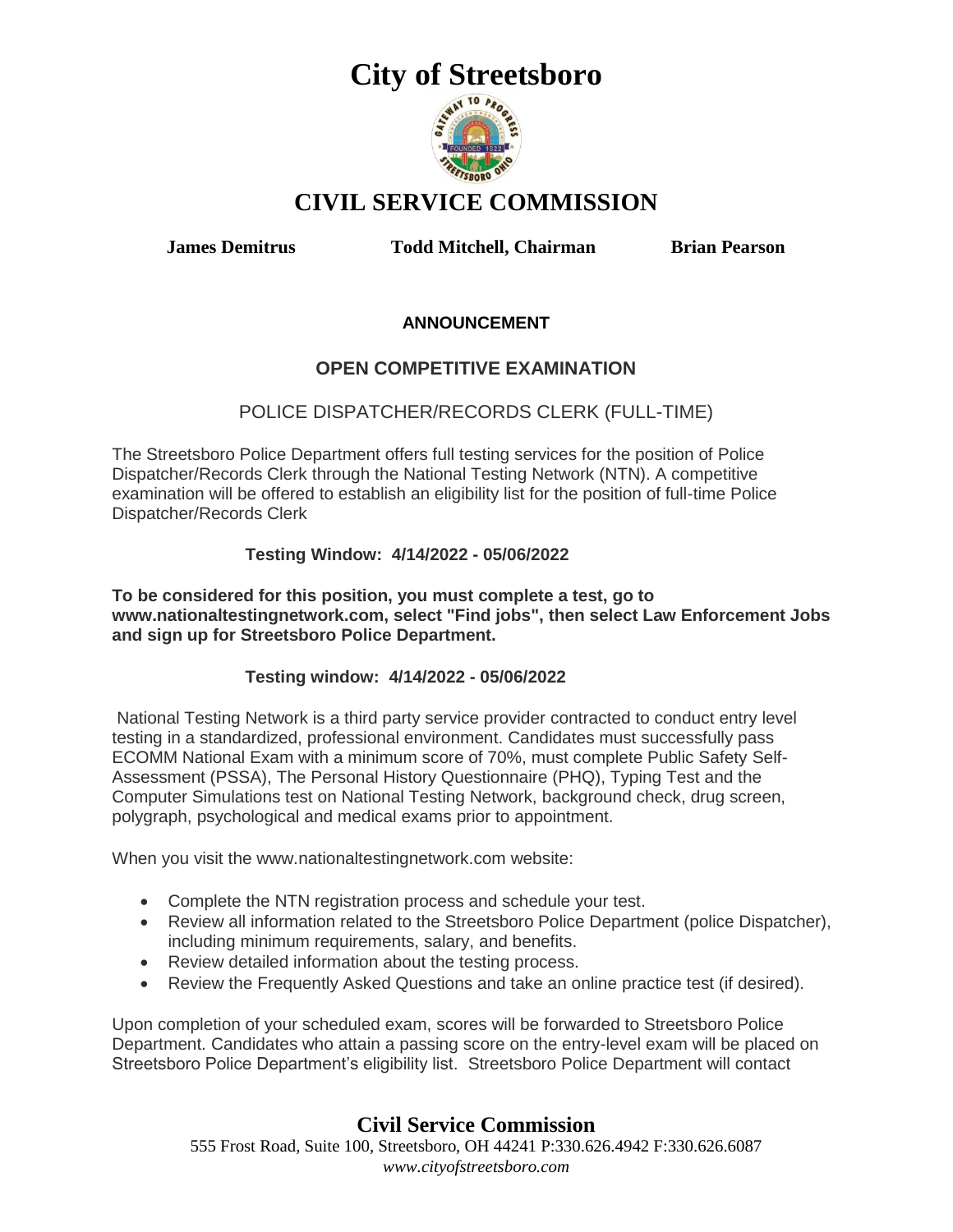

**CIVIL SERVICE COMMISSION**

**James Demitrus Todd Mitchell, Chairman Brian Pearson**

candidates on the list and will invite them to participate in further stages of the selection process.

Required for additional credit. Additional Credit: (No more than 20% shall be added to the passing score.) Education Credit: an additional 5% of the applicant's passing grade will be awarded providing the applicant submits proof at the time of application of an Associate's Degree in a related field or 10% for a Bachelor's Degree from an accredited College or University (any field) provided the applicant submits a copy of degree with the original application. Military Service Credit: an additional 20% of the applicant's passing grade will be awarded provided the applicant submits a copy of form DD-214 showing an honorable discharge required with the original application.

National Testing Network does not replace the Streetsboro Police Department's responsibility and decision making in the testing process. All candidate results are provided to Streetsboro Police Department where the final decisions are made.

**Benefit Information:** The City of Streetsboro offers a comprehensive package of great benefits.

Shift differential – an additional \$0.75 hourly for second and third shifts

Holiday Pay

Longevity Pay – starting at \$0.43 additional per hour after 5 years of service

Yearly Uniform Allowance

Overtime pay on Holidays

Paid time off: 80 hours of vacation after 1 year

144 hours of yearly Holiday time

Earnable Comp time

Sick time

Medical, Dental, Vision and Life Insurance.

**Department Overview:** The Communications Center has 7 full-time Police Dispatchers/Records Clerk. Staffed 24 hours a day, Dispatchers work an 8-hour shift with days

## **Civil Service Commission**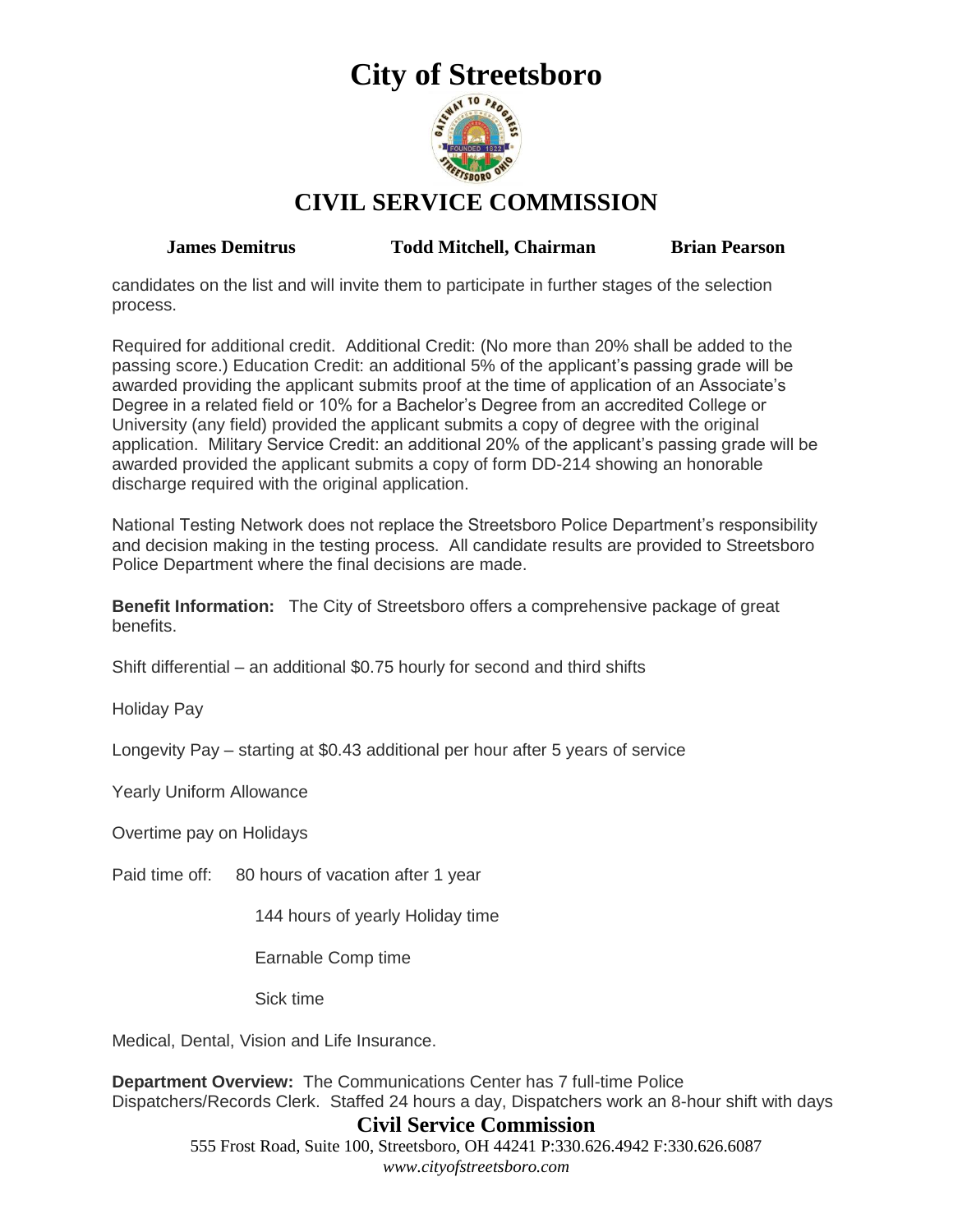

## **CIVIL SERVICE COMMISSION**

**James Demitrus Todd Mitchell, Chairman Brian Pearson**

off rotating every 6 weeks. The recently updated Communications Center utilizes the latest technologies to maintain our emergency service responses and community needs.

**City Information:** The City of Streetsboro has a population of over 16,000 and is just over 24 square miles. Conveniently located in Northern Portage County, several major highways run through the City giving residents easy access to the Ohio Turnpike and I-480 quickly connecting to the Cleveland area.

### **Job Requirements:**

Age: 18 years of age

USA Citizen

High School/GED

Valid Ohio Driver's License

Ability to read/speak English

Ability to type 35 words per minute net total

Vision: Close and distance vision and the ability to adjust focus, depth perception and color vision.

**Required Knowledge**: Must have basic knowledge of operation and services normally provided by police, fire, water and street departments. Basic knowledge of the community. Working knowledge of office equipment and procedures, business English including spelling and grammar. Skill in reading and understanding complex technical documents written in English such as laws, ordinances, procedures and training manuals, computer print-outs and public safety reports. Skill in observing, remembering, and recalling facts and details such as those contained in oral and written directives, radio communications, and telephone communications. Skill in organizing and analyzing a variety of information and applying selected knowledge, which will be learned after employment, in order to decide on an appropriate and reasonable course of action. Skill in exercising tact, self-restraint, judgment, and strategy in dealing with a variety of people in various emotional states. Basic map reading skills. The ability to deal tactfully and courteously with the public, agencies, and other employees. The ability to accurately comprehend auditory inputs, particularly those inputs received via telephone and radio transmissions. The ability to perform duties under stress with

## **Civil Service Commission**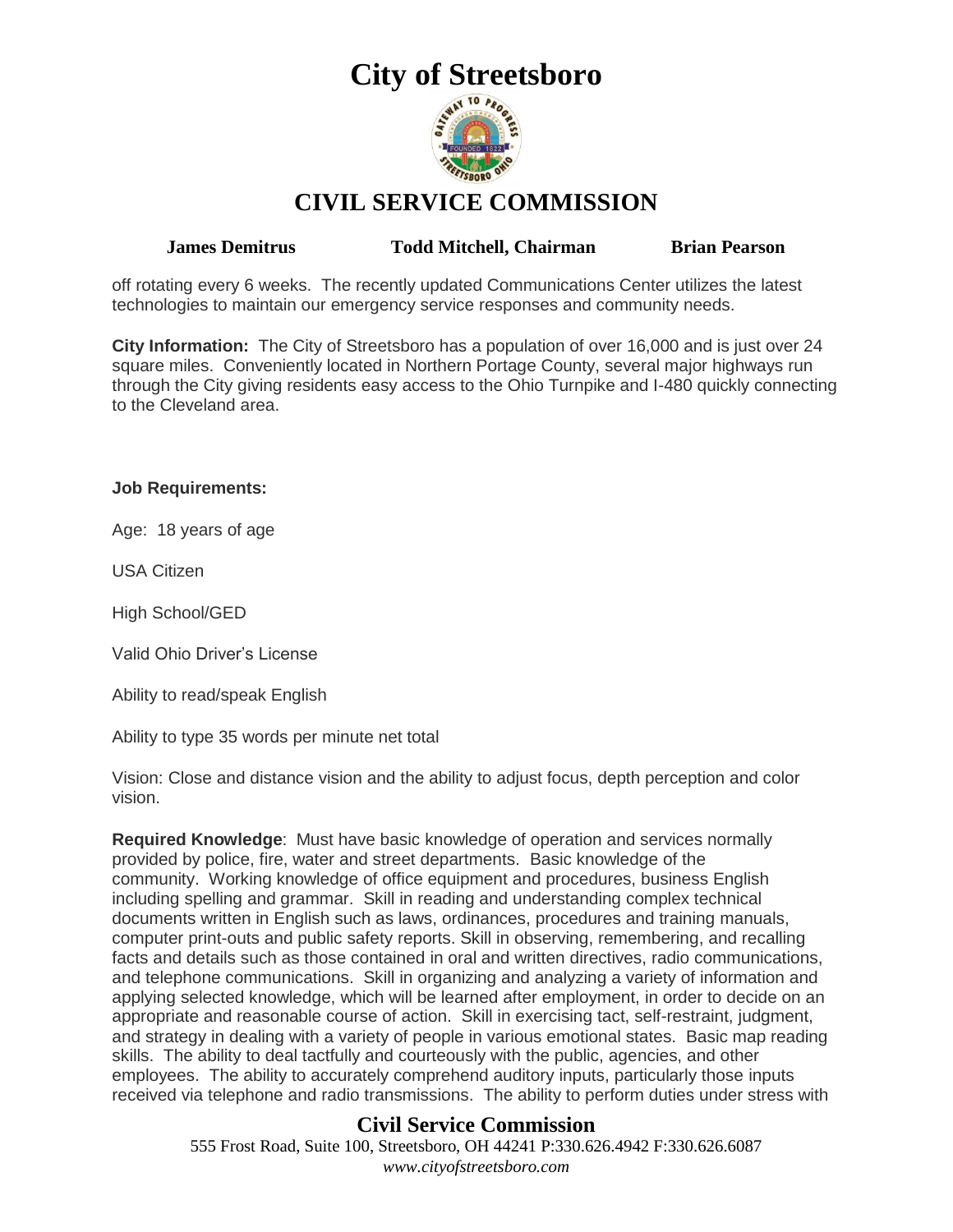

**CIVIL SERVICE COMMISSION**

**James Demitrus Todd Mitchell, Chairman Brian Pearson**

speed and accuracy. The ability to react immediately and precisely to sudden stimuli. The ability to perform duties under stress with speed and accuracy. The ability to sit continuously for long period in a smoke-free environment with limited exterior windows and minimal breaks. Willingness to accept work assignments for day, night or all-night shifts, weekends, and holidays. Must be able to remain alert during periods of inactivity as well as during routines and times of overload.

**Special Requirements:** Due to the nature of the job, an employee must be able to be reached via telephone. Must be able to obtain and remain certified in Emergency Medical Dispatching and NCIC/LEADS/CCH developed after employment.

**Disqualifications for employment:** Felony and Criminal activity disqualifiers. No Felony offenses, no misdemeanor offenses for crimes involving prior drug use, drug abuse, domestic violence or sexual assaults.

**Working Conditions:** Dispatching takes place in an office setting and can be very stressful at times. The Dispatchers work overtime when needed and, on an emergency basis, cannot be refused. The Dispatcher receives emergency and non-emergency telephone calls and radio traffic, dispatches law enforcement and other emergency response agencies and perform other duties as assigned including but not limited to the following:

Receive calls and dispatch patrol officers

Receive calls and dispatch EMS, fire or other agencies as needed,

Prioritizes calls

Maintain contact with officers for updating and safety

Enter calls and update CAD system

Enter warrants into LEADS/NCIC database

Conduct LEADS and CCH searches as needed

Monitor entrances and security devices

Operate equipment including, 9-1-1 systems, LEADS computer, CAD systems

Communicate with departments and other agencies as needed

## **Civil Service Commission**